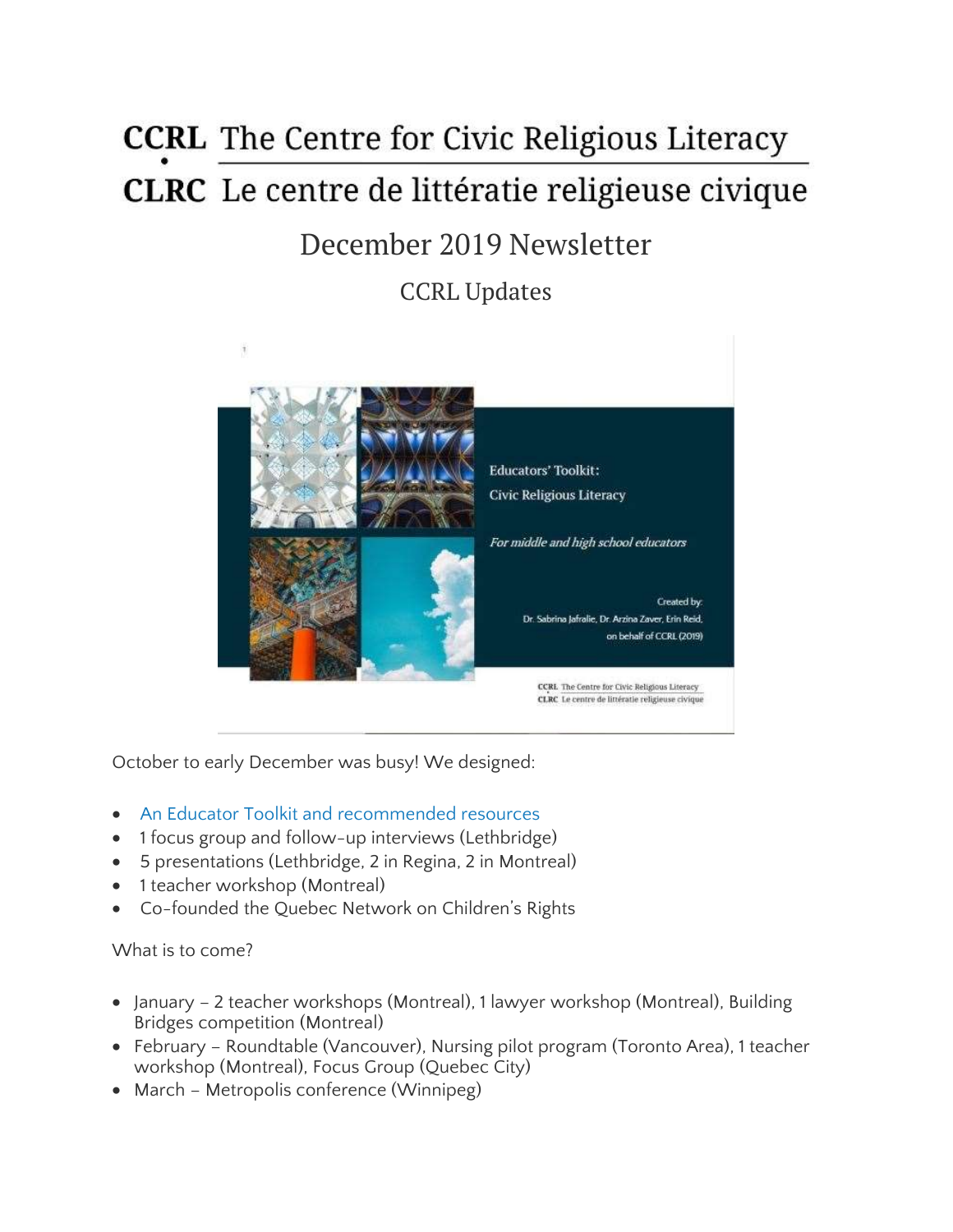• Please visit our website to learn more about upcoming [events](https://ccrl-clrc.ca/our-presentations/) and [resources.](https://ccrl-clrc.ca/resources/recommended-resources/)

Across the country, efforts from an atheist nurse now ensure that BC nurses [recovering](https://www.cbc.ca/news/canada/british-columbia/bc-byron-wood-nurse-12-step-religious-discrimination-settlement-1.5391650) from [addiction](https://www.cbc.ca/news/canada/british-columbia/bc-byron-wood-nurse-12-step-religious-discrimination-settlement-1.5391650) no longer need to attend a 12-step program, while [Ontarians](https://www.thestar.com/opinion/contributors/thebigdebate/2019/11/19/can-catholic-schools-balance-human-rights-and-religion.html) discuss the balance of religion and human rights are in Ontario [Catholic](https://www.thestar.com/opinion/contributors/thebigdebate/2019/11/19/can-catholic-schools-balance-human-rights-and-religion.html) schools. These stories and more are listed in the selected headlines below.

# The Pulse

News, reports, and research headlines (Canada and global) related to religious literacy. Follow our [Twitter,](https://twitter.com/CcrlClrc) [Instagram,](https://www.instagram.com/ccrl.clrc/) and [LinkedIn](https://www.linkedin.com/company/ccrl-clrc/) accounts for headlines on a regular basis. As a reminder, these headlines do not indicate endorsement but are shared for the purpose of awareness.

#### **Canada:**

- The Politics of Faith: Does a leader's [personal](http://angusreid.org/religion-and-politics/) religious practice hurt or help with voters? It [depends](http://angusreid.org/religion-and-politics/) *Angus Reid*
- Is atheism a religion? The Ministry of National Revenue is a [non-believer](https://www.cbc.ca/news/canada/british-columbia/atheism-religion-charitable-status-1.5384686) *CBC British Columbia*
- Church of Canada may [disappear](https://religionnews.com/2019/11/18/church-of-canada-may-disappear-by-2040-says-new-report/) by 2040, says new report *Religion News Service*
- Global Opinions: What Andrew Scheer's fall says about Canada's [hypocritical](https://www.washingtonpost.com/opinions/2019/12/12/what-andrew-scheers-fall-says-about-canadas-hypocritical-embrace-diversity/) embrace of [diversity](https://www.washingtonpost.com/opinions/2019/12/12/what-andrew-scheers-fall-says-about-canadas-hypocritical-embrace-diversity/) *Washington Post*
- Debate continues over [creationism's](https://www.tricitynews.com/debate-continues-over-creationism-s-place-in-canada-s-schools-1.24025545) place in Canada's schools *TriCity News*

#### **Territories:**

- Iqaluit city council votes to replace opening prayer with [moment](https://nunatsiaq.com/stories/article/iqaluit-city-council-votes-to-replace-opening-prayer-with-moment-of-silence/) of silence *Nunatsiaq News*
- Nunavik prepares to take action on suicide [prevention](https://nunatsiaq.com/stories/article/nunavik-prepares-to-take-action-on-suicide-prevention-strategy/) strategy: First workshop sets out goals and path [toward](https://nunatsiaq.com/stories/article/nunavik-prepares-to-take-action-on-suicide-prevention-strategy/) putting plan in place *Nunatsiaq News*

#### **British Columbia:**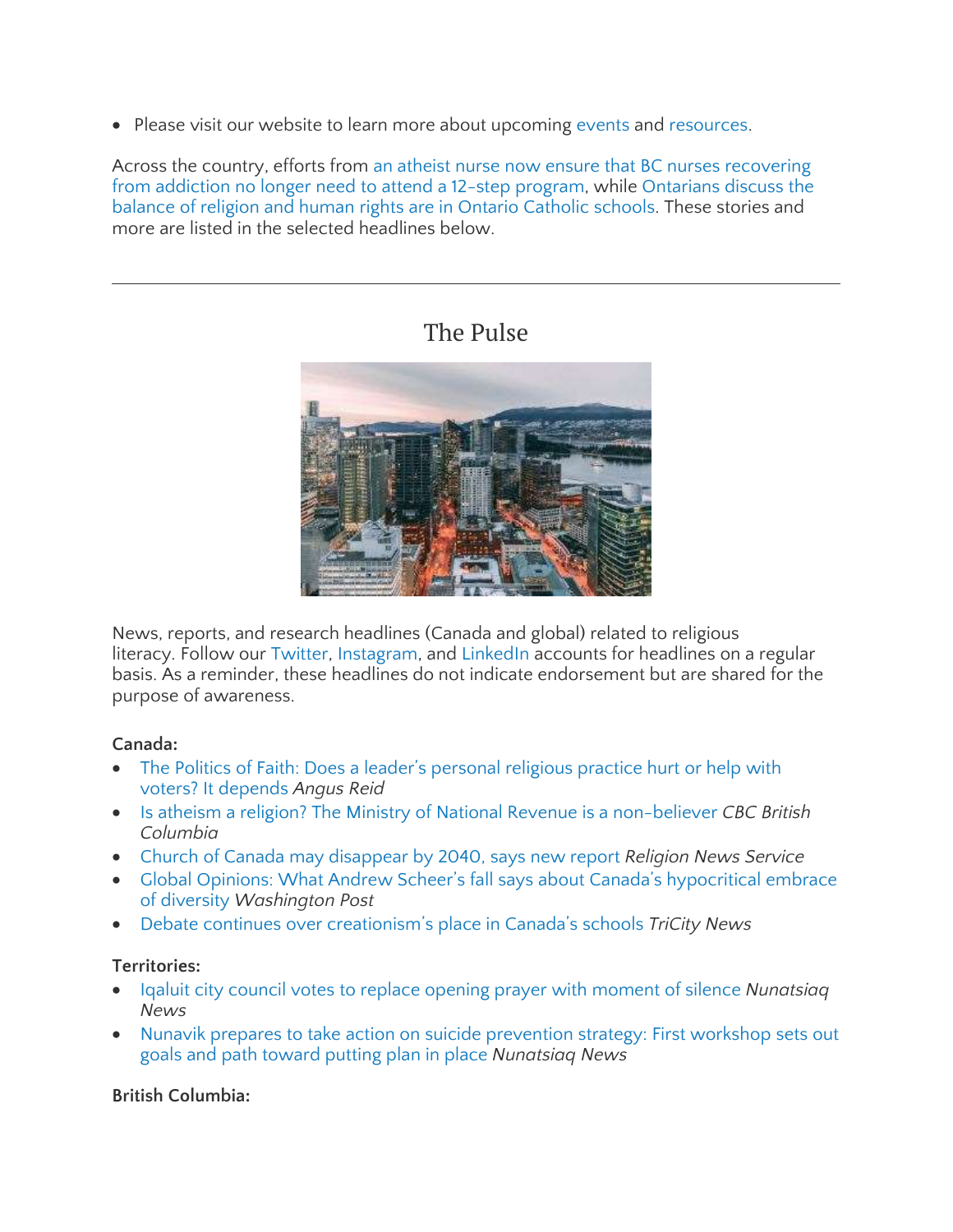- Atheist nurse wins fight to end [mandatory](https://www.cbc.ca/news/canada/british-columbia/bc-byron-wood-nurse-12-step-religious-discrimination-settlement-1.5391650) 12-step addiction treatment for health staff in [Vancouver](https://www.cbc.ca/news/canada/british-columbia/bc-byron-wood-nurse-12-step-religious-discrimination-settlement-1.5391650) *CBC British Columbia*
- The Vulture Watcher: One man's spirited commitment to an [underappreciated](https://www.hakaimagazine.com/features/the-vulture-watcher/) [bird](https://www.hakaimagazine.com/features/the-vulture-watcher/) *Hakai Magazine*
- Province argues in B.C. Supreme Court for [smudging](https://www.vancouverislandfreedaily.com/news/province-argues-in-b-c-supreme-court-for-smudging-in-schools-says-it-relates-to-curriculum/) in schools, says it relates to [curriculum](https://www.vancouverislandfreedaily.com/news/province-argues-in-b-c-supreme-court-for-smudging-in-schools-says-it-relates-to-curriculum/) *Vancouver Island Press Daily*
- West [Vancouver](https://www.cbc.ca/news/canada/british-columbia/kian-razaan-lalji-islam-myths-event-west-vancouver-1.5363037) brothers hold forum to dispel myths about Islam *CBC British Columbia*

#### **Alberta:**

- Edmonton City Council moves to ban [conversion](https://globalnews.ca/news/6279177/edmonton-city-council-ban-conversion-therapy/) therapy *Global News*
- [Community](https://www.thestar.com/edmonton/2019/12/02/community-organizer-says-school-boards-legal-threat-wont-stop-him-advocating-for-mother-banned-from-school.html) organizer says school board's threat won't stop him advocating for mother [banned](https://www.thestar.com/edmonton/2019/12/02/community-organizer-says-school-boards-legal-threat-wont-stop-him-advocating-for-mother-banned-from-school.html) from school *Edmonton Star*
- This encourages patient [abandonment](https://globalnews.ca/news/6178648/bill-207-rally-legislature/) *Global News*
- Premier highlights religious freedom at revived [provincial](https://grandinmedia.ca/premier-highlights-religious-freedom-at-revived-provincial-prayer-breakfast/) prayer breakfast *Grandin Media*

#### **Prairies:**

- Religion at play: No [shortage](https://www.catholicregister.org/features/featureseries/item/30729-religion-at-play-no-shortage-of-faithful-fans) of faithful fans *The Catholic Register*
- Fearing China's Uyghur [detention](https://thestarphoenix.com/news/local-news/woman-living-in-regina-seeks-refugee-status-fearing-chinas-uyghur-detention-camps) camps, Regina woman's mother seeks refugee [status](https://thestarphoenix.com/news/local-news/woman-living-in-regina-seeks-refugee-status-fearing-chinas-uyghur-detention-camps) *Saskatoon StarPhoenix*
- Workshop trains imams in [counselling:](https://www.winnipegfreepress.com/arts-and-life/life/faith/workshop-trains-imams-in-counselling-565414392.html) Islamic Social Services Association event draws leaders from across [country](https://www.winnipegfreepress.com/arts-and-life/life/faith/workshop-trains-imams-in-counselling-565414392.html) *Winnipeg Free Press*
- Point of View 'I'm a Christian who pretty much despises [Christmas':](https://www.cbc.ca/news/canada/manitoba/pov-urban-minister-surviving-christmas-1.5394552) How a Winnipeg street [preacher](https://www.cbc.ca/news/canada/manitoba/pov-urban-minister-surviving-christmas-1.5394552) gets through the holidays *CBC Manitoba*

#### **Ontario:**

- Ontario [Anti-Semitism](https://www.cjnews.com/news/canada/ontario-anti-semitism-bill-passes-first-reading) Bill Passes First Reading *The Canadian Jewish News*
- [Opinion:](https://www.thestar.com/opinion/contributors/thebigdebate/2019/11/19/can-catholic-schools-balance-human-rights-and-religion.html) Can Catholic schools balance human rights and religion? *The Star*
- Ontario eyes religious [accommodations](https://www.thestar.com/politics/provincial/2019/12/12/ontario-eyes-religious-accommodations-for-sikh-paramedics.html) for Sikh paramedics *The Star*
- Chief of [Kashechewan](https://www.cbc.ca/news/canada/sudbury/kashechewan-chief-ordained-anglican-priest-1.5357974) First Nation now also James Bay community's priest *CBC Sudbury*

#### **Quebec:**

- La loi 21 [s'applique,](https://www.ledevoir.com/politique/quebec/568954/la-loi-quebecoise-sur-la-laicite-de-l-etat-est-maintenue) tranche la Cour d'appel *Le Devoir*
- [Quebec's](https://montrealgazette.com/news/local-news/quebecs-court-of-appeal-rejects-request-to-suspend-bill-21?utm_term=Autofeed&utm_medium=Social&utm_source=Twitter#Echobox=1576180745) Court of Appeal rejects bid to suspend Bill 21 *Montreal Gazette*
- Hybrid Identities: An Exhibition at the Montreal Museum of Fine Arts in [Collaboration](https://www.mbam.qc.ca/en/education-and-art-therapy/educexpo/) with Temple [Emanu-El-Beth](https://www.mbam.qc.ca/en/education-and-art-therapy/educexpo/) Sholom from December 9, 2019 to February 16, [2020](https://www.mbam.qc.ca/en/education-and-art-therapy/educexpo/) *MBAM*
- Contrary to Legault's claim, one-quarter of [francophone](https://montrealgazette.com/news/local-news/contrary-to-legaults-claim-one-quarter-of-francophone-canadians-identify-as-atheists) Canadians identify as [atheists](https://montrealgazette.com/news/local-news/contrary-to-legaults-claim-one-quarter-of-francophone-canadians-identify-as-atheists) *Montreal Gazette*

#### **Atlantic provinces:**

 Victim of neglect and apathy, an iconic Saint John [building](https://www.cbc.ca/news/canada/new-brunswick/centenary-queen-square-demolition-1.5395480) comes to a sad end *CBC New Brunswick*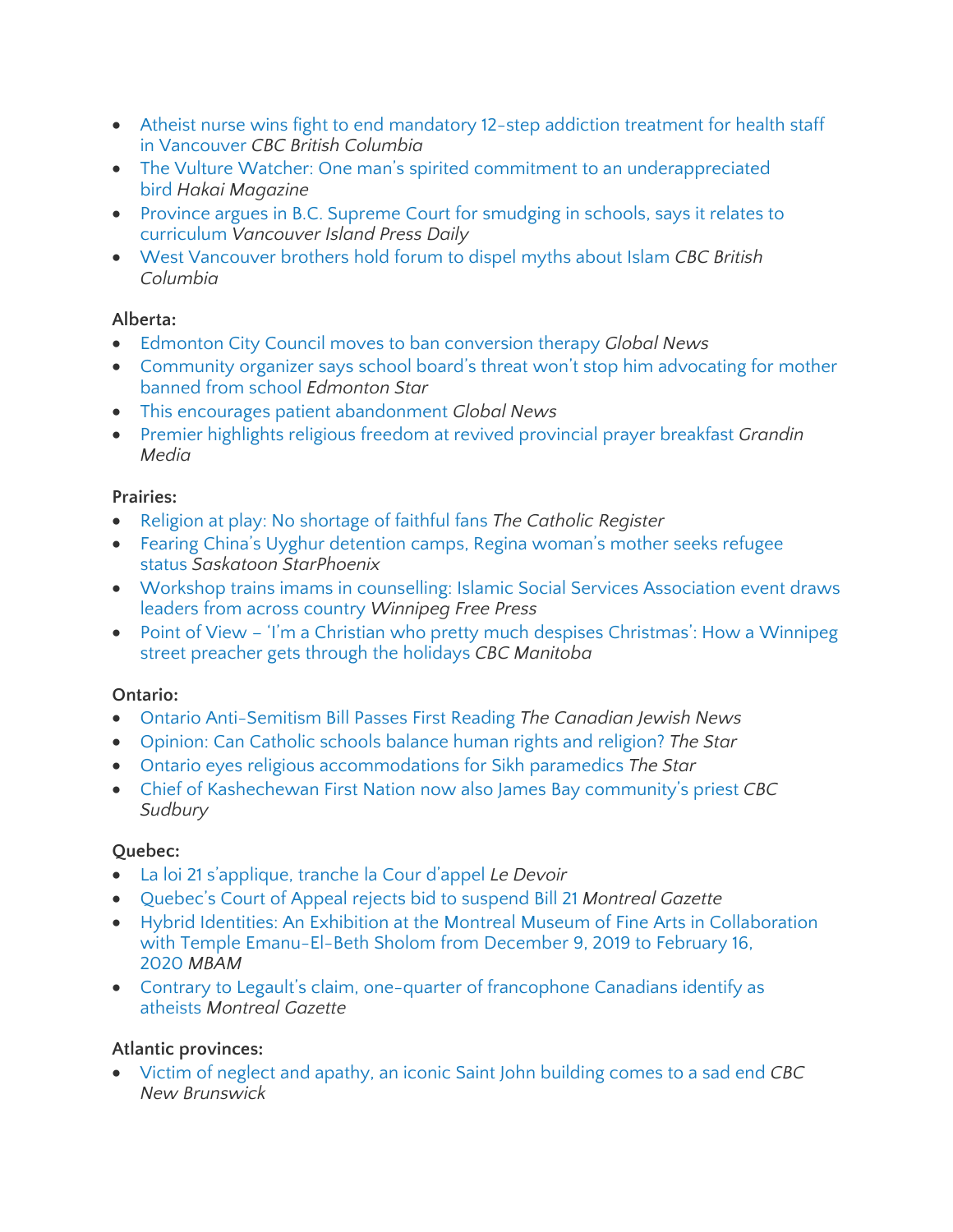- Clarence group hopes to breathe new life into old buildings, [community](https://www.trurodaily.com/lifestyles/regional-lifestyles/clarence-group-hopes-to-breathe-new-life-into-old-buildings-community-387023/) *Truro News*
- VIDEO: Cape Breton Sikh [students](https://www.thetelegram.com/lifestyles/regional-lifestyles/video-cape-breton-international-students-open-up-about-turbans-384258/) open up about turbans *The Telegram*

#### **International:**

- Humanist [International's](http://r20.rs6.net/tn.jsp?f=0019nE2ignqDyeZ-Wox0y7zRCaRdKcpdwtnxSqXUqsPVTeDx_pqcm9wrIJsPTB_OhOWzVNcEfMtx1L-qaosnRLS5wXJuQ58M4SZTQw2_1XhNCnvsKooKzvU0c18_DUGs_m7c307fpd5JPNmQdAk8QdPLmIPydXBwgN4KbK6yGkGAe8GDjJTYrTfXoAMoQa85pkbH60S2hgsLFNyNAeW5QcQ2LpDqlxTF2zsc_1GmsMNSP0=&c=sy9_v_pTnasUUCG4zV2HImCRsb3UFN7u1YZ_dEteIsYG5I74s0tSDQ==&ch=iY3iYhzrcl42Zj28UKgv-roJ4wV69GEXHQcIGWNAmppUIVp6Bc7DAA==) 2019 Freedom of Thought Report about discrimination to humanists, atheists, and non-religious people
- Protests across India denounce [religion-based](https://www.csmonitor.com/World/Asia-South-Central/2019/1216/Protests-across-India-denounce-religion-based-citizenship-law) citizenship law *The Christian Science Monitor*
- Indonesian cave paintings show the dawn of [imaginative](https://theconversation.com/indonesian-cave-paintings-show-the-dawn-of-imaginative-art-and-human-spiritual-belief-128457?utm_medium=email&utm_campaign=Latest%20from%20The%20Conversation%20for%20December%2012%202019%20-%201486414121&utm_content=Latest%20from%20The%20Conversation%20for%20December%2012%202019%20-%201486414121+CID_aa26ca4ae49d308d183012e74a9e578c&utm_source=campaign_monitor_global&utm_term=Indonesian%20cave%20paintings%20show%20the%20dawn%20of%20imaginative%20art%20and%20human%20spiritual%20belief) art and human spiritual [belief](https://theconversation.com/indonesian-cave-paintings-show-the-dawn-of-imaginative-art-and-human-spiritual-belief-128457?utm_medium=email&utm_campaign=Latest%20from%20The%20Conversation%20for%20December%2012%202019%20-%201486414121&utm_content=Latest%20from%20The%20Conversation%20for%20December%2012%202019%20-%201486414121+CID_aa26ca4ae49d308d183012e74a9e578c&utm_source=campaign_monitor_global&utm_term=Indonesian%20cave%20paintings%20show%20the%20dawn%20of%20imaginative%20art%20and%20human%20spiritual%20belief) *The Conversation*
- The Pope [abolishes](https://www.vaticannews.va/en/pope/news/2019-12/pope-abolishes-pontifical-secret-sexual-abuse-clergy.html) the pontifical secret in cases of sexual abuse *Vatican News*



## Religious Literacy Thought Corner

Here are some podcasts, webinars, and other resources for a more detailed understanding of religious literacy.

- [Things](https://www.nfb.ca/film/things_arab_men_say/) Arab Men Say, a film produced by the National Film Board
- [McMindfulness:](https://www.cbc.ca/radio/tapestry/mcmindfulness-and-the-case-for-small-talk-1.5369984/mcmindfulness-how-capitalism-hijacked-the-buddhist-teaching-of-mindfulness-1.5369991) how capitalism hijacked the Buddhist teaching of mindfulness, a podcast from CBC's Tapestry

### Cultural/Holy days (December 2019 & January 2020)

This table describes the dates generally commemorated or observed by many individuals within a community. Some individuals from each community may not adhere to the cultural/holy days themselves. It is not a comprehensive list of cultural/holy days worldwide but a list of those most commonly recognized across parts of Canada.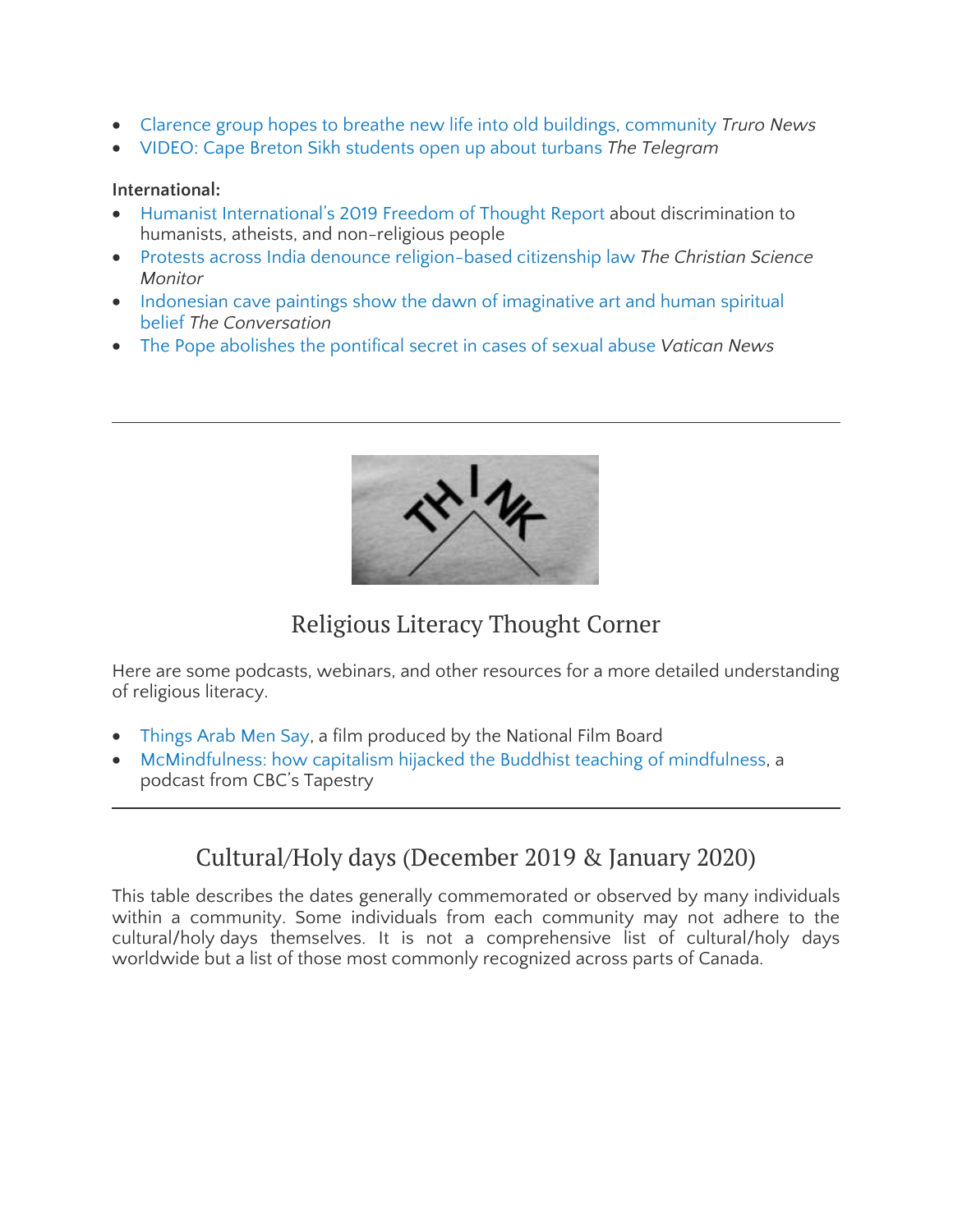

*We wish happiness and/or rejuvenating contemplation to all who may commemorate these cultural/holy days in the coming months.*

#### **December 2019**

**DEC 1 – [Advent](https://www.timeanddate.com/holidays/canada/first-day-advent) begins** (various Christian groups, ends Dec 24).

**DEC 6 – St. [Nicholas](https://www.britannica.com/topic/Saint-Nicholas-Day) Day** (Western European and Romanian Christian groups)

**DEC 8 – St. [Clement](https://anydayguide.com/calendar/2730) of Oris – Patron Day** (Macedonian Orthodox), **[Immaculate](https://www.timeanddate.com/holidays/canada/immaculate-conception) [Conception](https://www.timeanddate.com/holidays/canada/immaculate-conception) of Mary** (Catholic Christians)

**DEC 12 – Our Lady of [Guadalupe](https://www.iexplore.com/experiences/festivals-events/dia-de-la-virgen-de-guadalupe-important-mexican-celebration) Feast Day** (Mexican and other Catholic Christians)

**DEC 13 – [Salgirah](https://the.ismaili/salgirah)** (Shi'a Imami Ismaili Islam)

**DEC 16 – Posadas [Navidenas](https://www.readthespirit.com/religious-holidays-festivals/tag/posadas-navidenas/)** (Hispanic Catholic Christians from Latin America, some from the Philippines, and others)

**DEC 19 – St. [Nicholas](https://www.britannica.com/topic/Saint-Nicholas-Day) Day** (Eastern European Christian groups)

**DEC 21 – Winter [Solstice](https://saultonline.com/2017/12/the-significance-of-the-winter-solstice-to-the-missanabie-cree-first-nation/)** (Indigenous Peoples)**, [Yule/Litha](https://www.thoughtco.com/all-about-yule-2562972)** (Wicca), **[Tsongkhapa](https://www.tibettravel.org/tibetan-festivals/tsongkhapa-butter-lamp-festival.html) Butter Lamp [Festival](https://www.tibettravel.org/tibetan-festivals/tsongkhapa-butter-lamp-festival.html)** (Tibetan Buddhism)

**DEC 22 [Hanukkah](https://www.thecanadianencyclopedia.ca/en/article/chanukah)**(Jewish, ends Dec 30)

**DEC 25 – [Christmas](https://www.thecanadianencyclopedia.ca/en/article/christmas-in-canada) Day/Feast of the [Nativity](http://www.antiochianarch.org.au/Nativity.aspx)** (All Christian sects and denominations, with the exception of most Christian Orthodox groups)

**DEC 26 – St. [Stephan's](https://www.thoughtco.com/saint-stephen-542519) Day** (Catholic Christians)

**DEC 28/29 – Holy [Innocents](https://www.britannica.com/topic/Feast-of-the-Holy-Innocents)** (Various Christian groups)

**DEC 29 – Feast of the Holy [Family](https://www.britannica.com/topic/Feast-of-the-Holy-Family)** (Catholic Christian)

#### **January 2020**

**JAN 1 – Mary, [Mother](https://www.thoughtco.com/solemnity-of-mary-mother-of-god-3970726) of God** (Catholic Christian), **[Feast](https://www.readthespirit.com/religious-holidays-festivals/feast-st-basil/) Day of St Basil** (Orthodox Christian), **[Gantan-sai](http://faith.wikidot.com/gantan-sai)** (Shinto), **Feast of the Holy [Name](http://www.sharefaith.com/guide/Christian-Holidays/feast_of_the_holy_name.html) of Jesus** (Orthodox Christian) **JAN 2 – [Bodhi](https://www.thoughtco.com/bodhi-day-449913) Day** (Japanese and Various Mahayana Buddhist groups) **JAN 5 – Twelfth Night (Various [Christian](https://www.readthespirit.com/religious-holidays-festivals/tag/twelfth-night/) groups), Guru [Gobindh](https://www.learnreligions.com/all-about-guru-gobind-singh-4590153) Singh birthday**(Sikhism) **JAN 6 – [Epiphany](https://www.readthespirit.com/religious-holidays-festivals/tag/twelfth-night/)/Dia de los [Reyes](https://parade.com/248853/yvettemarquez/what-is-dia-de-los-reyes-three-kings-day-and-how-do-you-celebrate-it/)** (Various Christian groups), **[Theophany](https://www.readthespirit.com/religious-holidays-festivals/tag/twelfth-night/)** (Orthodox Christian), **[Nativity](http://bayazet.ru/en/culture/culture/armenian-religion/Rosdestvo-Hrestova.html) of Christ** (Armenian Orthodox) **JAN 7 – [Christmas](https://www.timeanddate.com/holidays/canada/orthodox-christmas-day) Day** (Orthodox Christians)